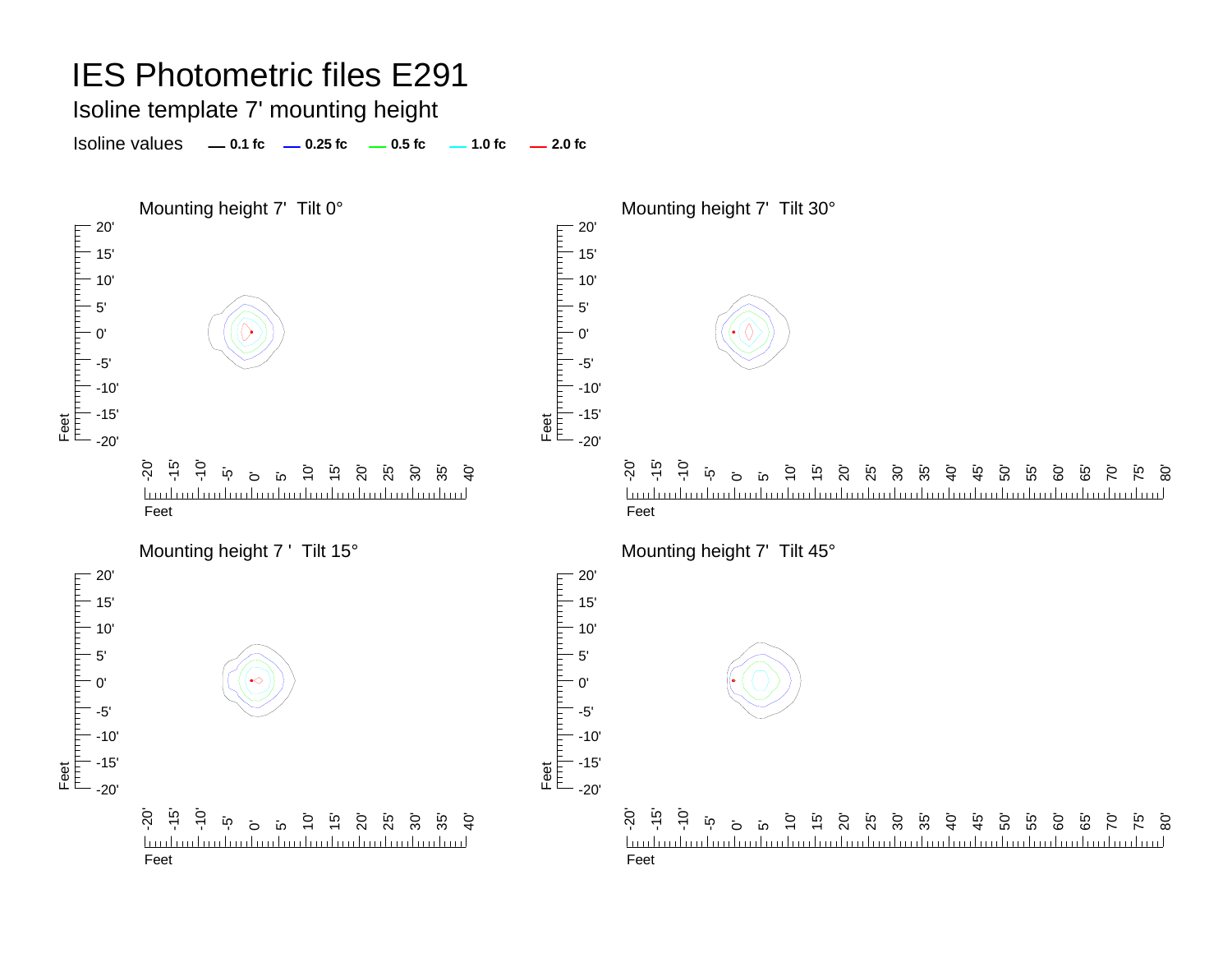Isoline template 9' mounting height

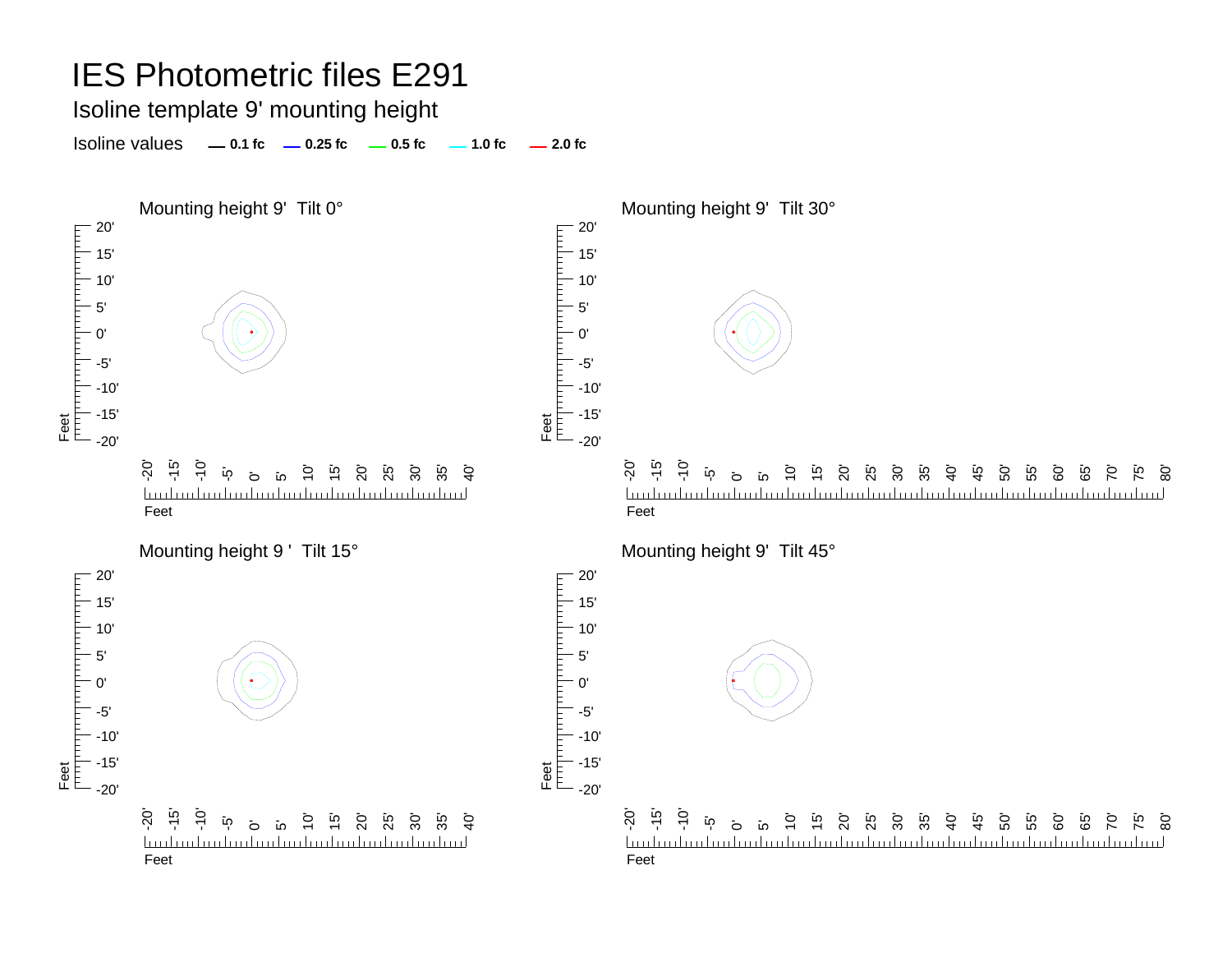Isoline template 11' mounting height

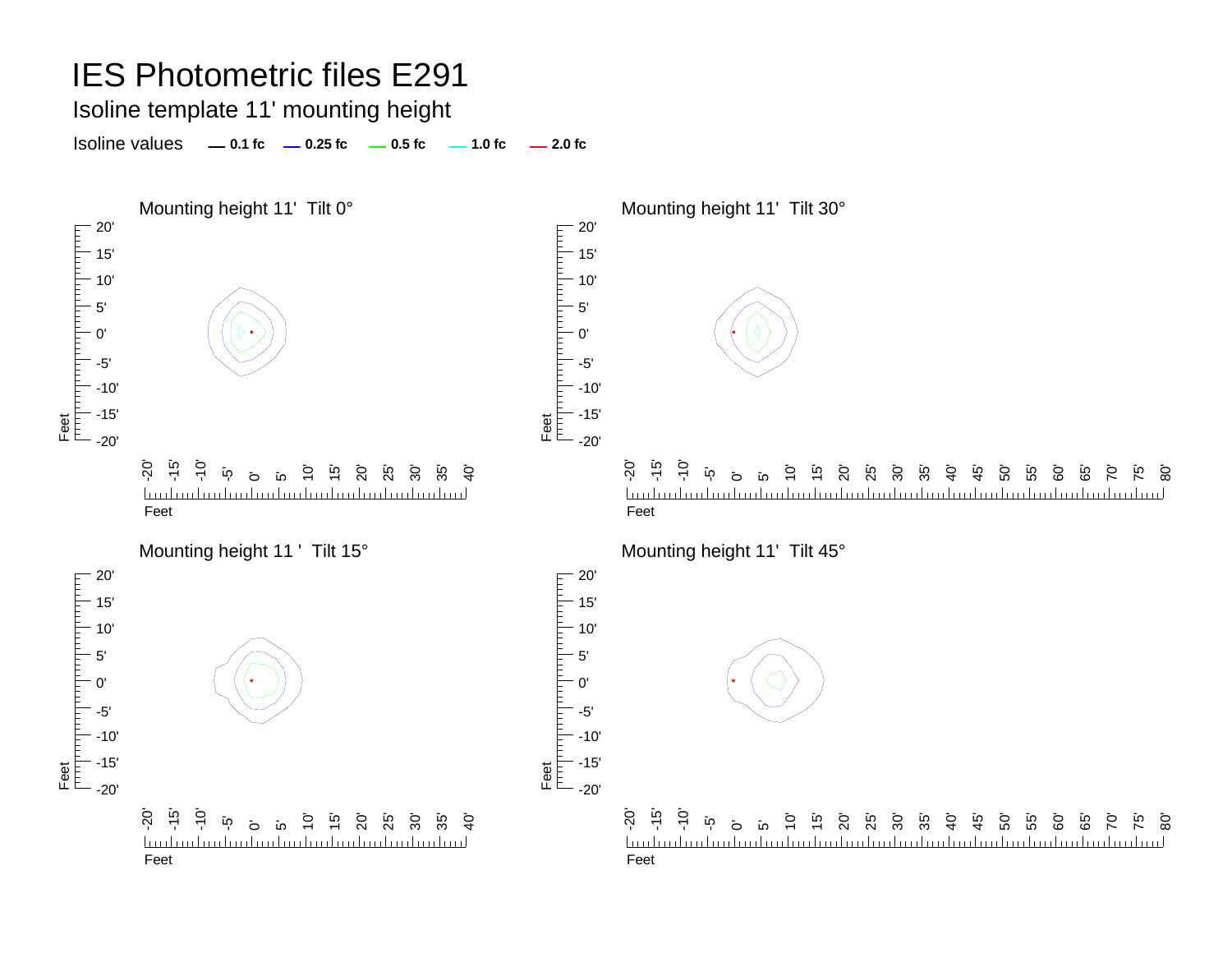#### Isoline template 15' mounting height

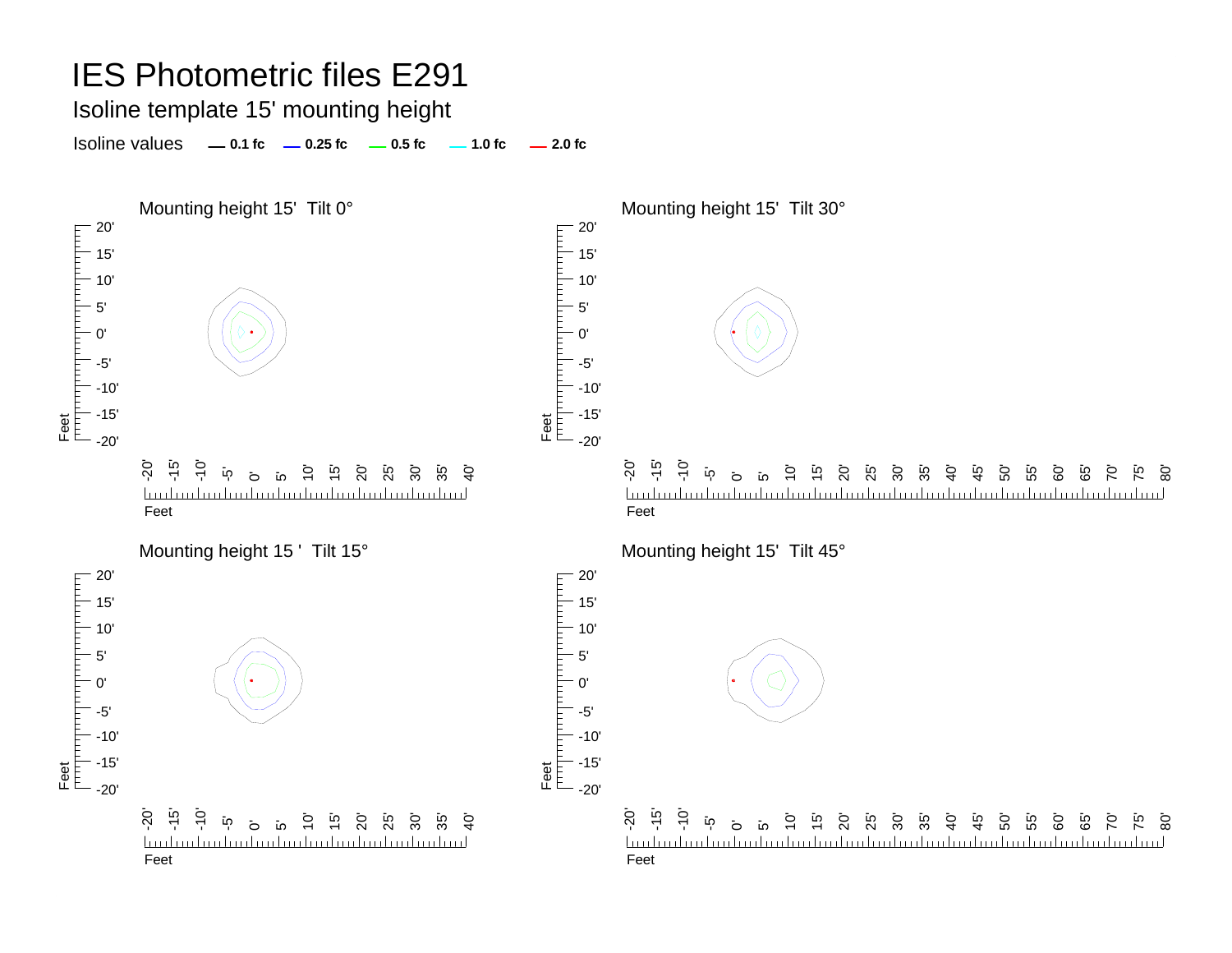Isoline template 20' mounting height

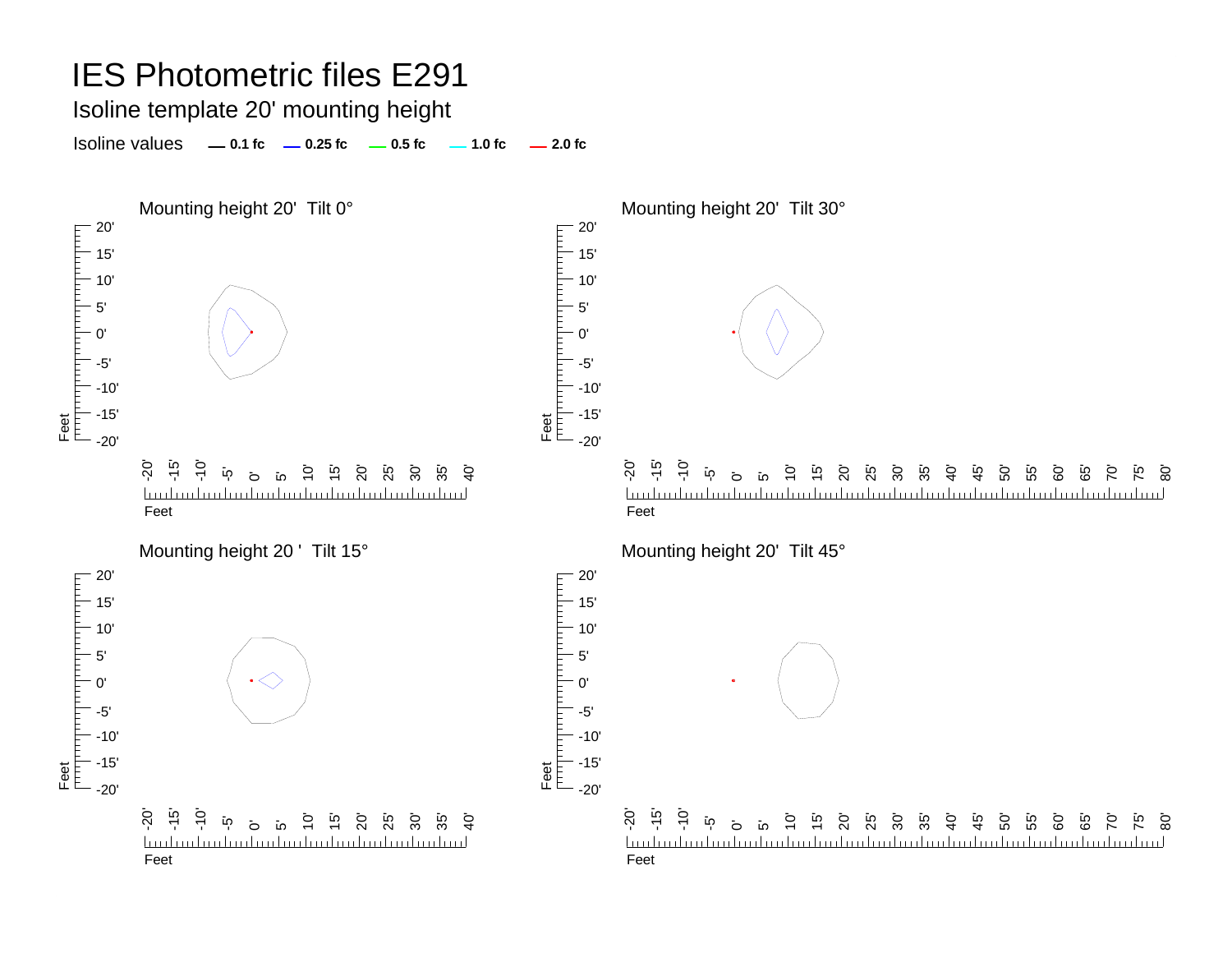Isoline template 25' mounting height